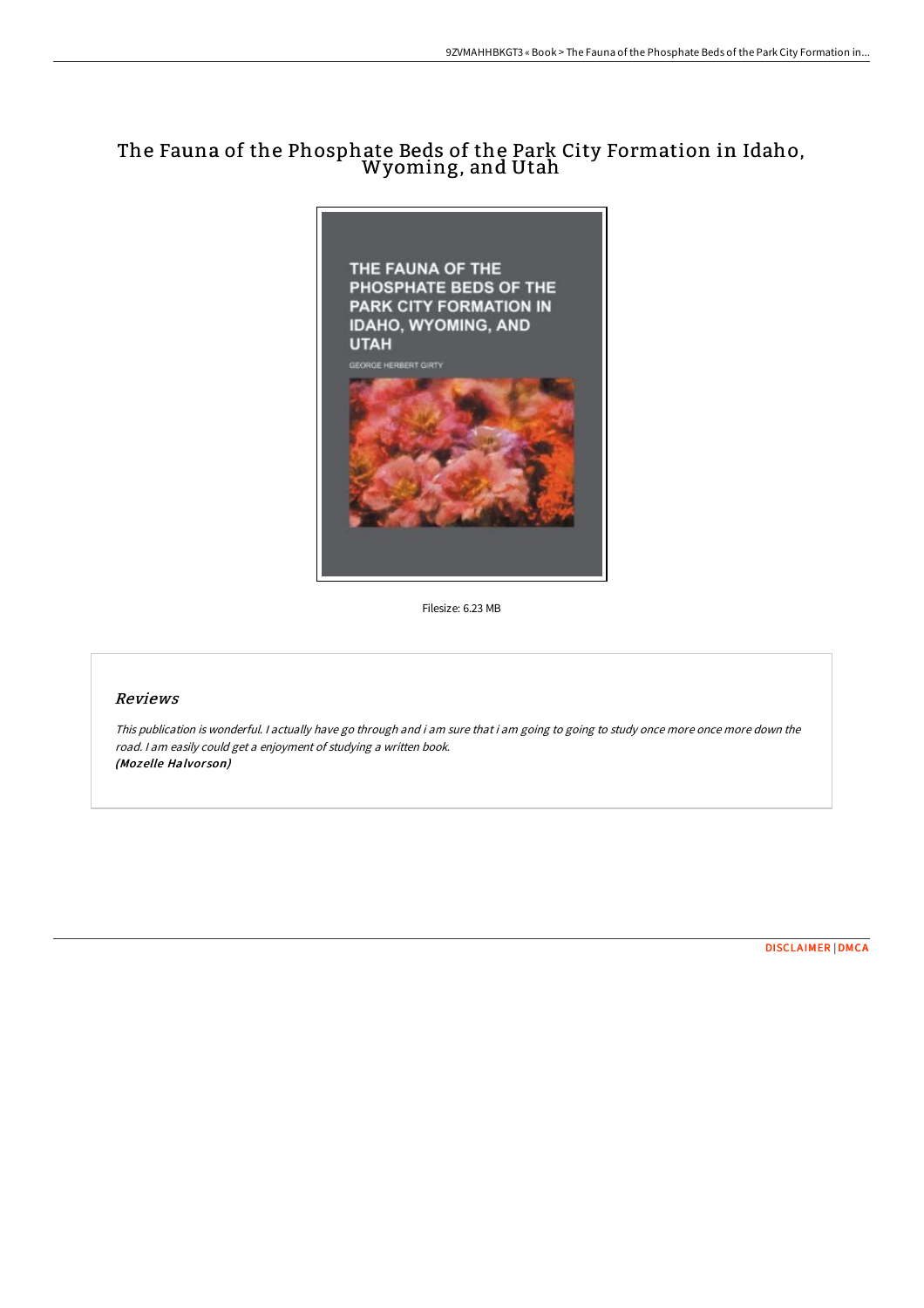## THE FAUNA OF THE PHOSPHATE BEDS OF THE PARK CITY FORMATION IN IDAHO, WYOMING, AND UTAH



To download The Fauna of the Phosphate Beds of the Park City Formation in Idaho, Wyoming, and Utah eBook, please follow the web link below and download the file or get access to additional information that are relevant to THE FAUNA OF THE PHOSPHATE BEDS OF THE PARK CITY FORMATION IN IDAHO, WYOMING, AND UTAH ebook.

General Books LLC. Paperback. Book Condition: New. This item is printed on demand. Paperback. 28 pages. Dimensions: 9.7in. x 7.4in. x 0.1in.This historic book may have numerous typos and missing text. Purchasers can download a free scanned copy of the original book (without typos) from the publisher. Not indexed. Not illustrated. 1910. Excerpt: . . . DESCRIPTION OF SPECIES. ANNELIDA CONTTLARIIDE. CONTTLARIA Miller. CONULARIA sp. Plate VI, figure 8. Only two species of Conularia have been described from our upper Carboniferous rocks, C. roeperi and C. crustula, and the present form is much more similar to the latter than to the former species. It is represented in our collections by but a single specimen, which, when complete, may have had a length of about 25 mm. The cross section is square and the diameter at the larger end about 9 mm. The costae oceur 11 in 5 mm. This species diFers from C. crustula in being more gradually expanding and in having somewhat more closely arranged costae. It is therefore probably new, but the introduction of a new name seems hardly justified at present, because some important characters, such as the sculpture or crenulations on the costae are unknown, not being shown in our specimen. Horizon and locality. --Phosphate beds of the Park City formation; Montpelier, Idaho (station 3511). BRACHIOPODA. LINGULIDE. LINGUXA Bruguiere. LlNGTTLA CARBONARIA StlUmard Plate I, figures 2-5. 1858. Lingula carbonaria. Shumard, St. Louis Acad. Sci. Trans. , vol. 1, p. 215. Coal Measures: Clark County, Mo. 1873. Lingula mytiloides Meek and Worthen, Geol. Survey Illinois, Rept. , vol. 5, p. 572, pi. 25, figs. 2a, 2b, 2c. Coal Measures: Illinois. 1899. Lingula mytiloides Girty, U. S. Geol. Survey, Nineteenth Ann. Rept. , pt. 3, p. 575. Upper Coal Measures: Atoka quadrangle, Hartshome, Ind. T. Okla. ; roof...

 $\mathbf{r}$ Read The Fauna of the [Phosphate](http://techno-pub.tech/the-fauna-of-the-phosphate-beds-of-the-park-city.html) Beds of the Park City Formation in Idaho, Wyoming, and Utah Online  $\blacksquare$ Download PDF The Fauna of the [Phosphate](http://techno-pub.tech/the-fauna-of-the-phosphate-beds-of-the-park-city.html) Beds of the Park City Formation in Idaho, Wyoming, and Utah